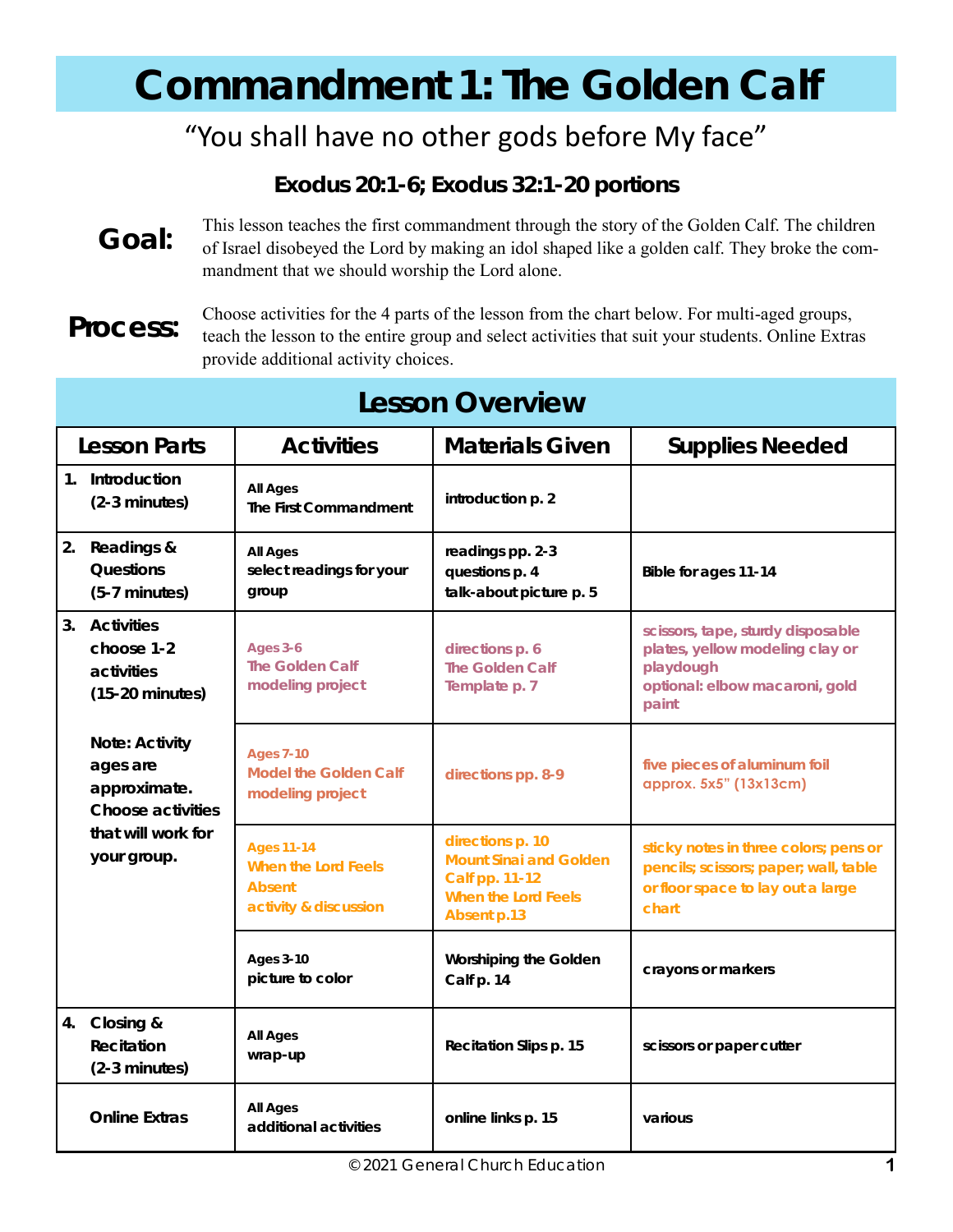### **Introduction: The First Commandment**

The first commandment is about worshipping only the Lord. The Lord tells us,

#### **1. You shall have no other gods before My face. Exodus 20:3**

The first commandment says we should only worship the Lord, the one true God of heaven and earth. The commandment means that we should not love any thing or any person more than we love the Lord. If we do this, it is like worshiping "false gods".

- What things do you spend time thinking about?
- How can you tell if what you are thinking about is a "false god"? False gods are things we make the most important things in our lives, so that we spend most of the time thinking about them. These may be things like wanting to be right or best, to do things by ourselves, or to do something we really want to do—like watching a show or playing a game—when we should be doing something else.
- The first commandment says we should put the Lord first. How might you bring the Lord into the picture if you find yourself thinking about "false gods"?

When we do put the Lord first, He can lead us to heaven—just as He led the children of Israel to the Promised Land. Our story today describes what happened at the bottom of Mount Sinai while Moses was on the mountain receiving the Ten Commandments. Listen to what the people did when they got tired of waiting for Moses.

## **Reading Ages 3-6: The Golden Calf**

#### **This is a short retelling of the story for young children. To tell the story in your own words using a picture, see the talk-about picture on p. 5.**

The Lord gave Moses the Ten Commandments on Mount Sinai. Moses went high up on the mountain where nobody could see him. It took a long time. The people got tired of waiting for Moses and disobeyed the Lord.

The people asked Aaron to make them an idol. They brought Aaron their earrings, and he made them into a golden calf. Aaron said they would have a big celebration, so the people made a feast.

During the feast the Lord told Moses that the people were disobeying Him down below. He said, "They have made a molded calf and worshiped it."

So Moses went down the mountain with the Ten Commandments. When he saw the calf and the people celebrating, he was angry. He threw down the Ten Commandments and the tables of stone broke into pieces. Moses punished the people for disobeying the Lord. He burned the calf in a fire and ground it into power. He sprinkled the powder on the water and made everyone drink it.

But the Lord loved the people and forgave them. He gave Moses two new tables of stone with the Ten Commandments written on them. The people took good care of them. Later, they made a special box called the Ark of the Covenant to keep them in.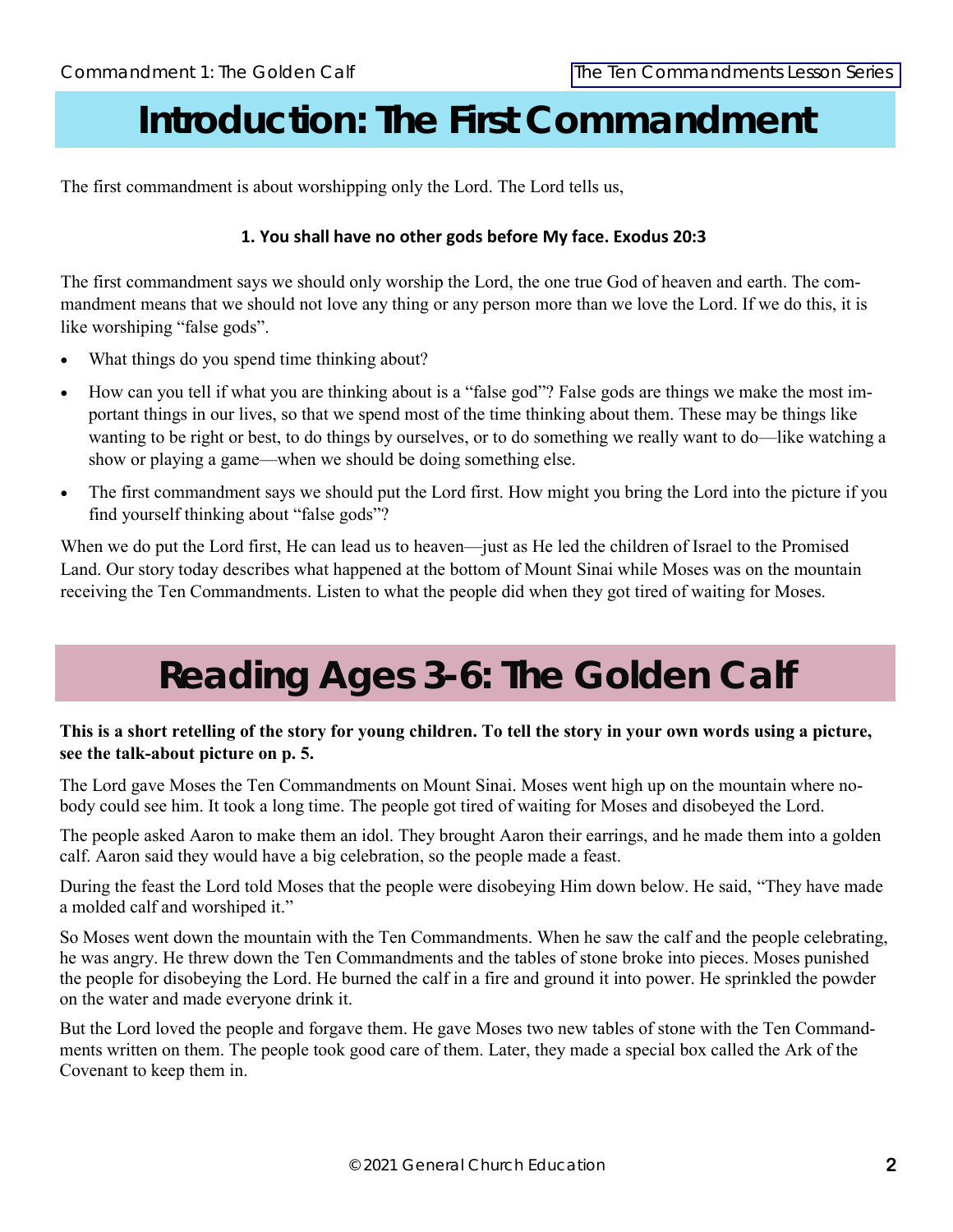# **Reading Ages 7-10: The Golden Calf**

#### **New Church Concept** Teacher Background

Breaking off the golden earrings that were in the ears of your women, of your sons, and of your daughters represents drawing out from the sense of the letter of the Word such things as favor external loves and principles. By the ears is signified obedience, by gold, the good of love, here the delight of external loves. See *Arcana Coelestia* 10402

"By 'a calf' is signified the good of the external or natural man." *Arcana Coelestia* 9391

"Those who teach the outward things of the Word without the aid of what lies within, thus without the aid of authentic teachings about what is good and true, do not see the difference between truth and falsity, nor between good and evil. Rather, whatever coincides with the illusions of the senses they call truth, and whatever coincides with selfish cravings they call good. So they call falsity truth, and evil they call good." *Arcana Coelestia* 9425

#### **A retelling of the story for children.**

Moses went up on Mount Sinai to receive the Ten Commandments. He was gone for forty days and forty nights. The Lord had many important things to tell him. While Moses was out of sight, the children of Israel forgot about the Lord and asked Aaron to make a god to lead them. They wanted a god like the statues they had seen in Egypt. A common god there was a bull.

Before they left Egypt, the Lord had told the children of Israel to take gold and silver from their Egyptian neighbors, so they had lots of gold and silver. So Aaron asked the people to bring him golden earrings from their wives, their sons, and their daughters. He shaped the gold with an engraving tool and made a molded calf.

The Israelites were pleased with the calf and said, "This is your god, O Israel, that brought you out of the land of Egypt!" So Aaron built an altar and proclaimed that the next day would be a feast day. The people rose up early on the feast day. They forgot how the Lord led them out of Egypt and offered burnt offerings and peace offerings to worship the calf. They ate and drank, and played.

But the Lord knows everything. He knew about the golden calf. He told Moses, "Go, get down! For your people have made a calf, and worshiped it and sacrificed to it, and said, 'This is your god, O Israel, that brought you out of the land of Egypt!"

So Moses went down with the tables of stone in his hand. As he came near the camp, he saw the calf and people dancing. He threw down the Ten Commandments in anger, and they broke into pieces. The tables breaking was a sign that the people had broken their covenant with the Lord. They had disobeyed the first commandment, "You shall have no other gods."

The people had done evil, and so they were punished. Moses took the calf they had made. He burned it in a fire, ground it to powder, and scattered it on the water. He made the children of Israel drink this water. While on the mountain, Moses had asked the Lord to forgive the people, and He had forgiven them. But there were still consequences.

The Lord called the children of Israel "stiff-necked". They had promised to obey Him but stubbornly insisted on their own way. This is how evil enters the world.

Later on Moses cut two new tables of stone. He took them up Mount Sinai, and the Lord wrote the same words on the tablets again. This time the children of Israel carefully put them in the Ark of the Covenant.

# **Reading Ages 11-14: The Golden Calf**

Read Exodus 32:1-9, 15-16, 19-20 or use the retelling above.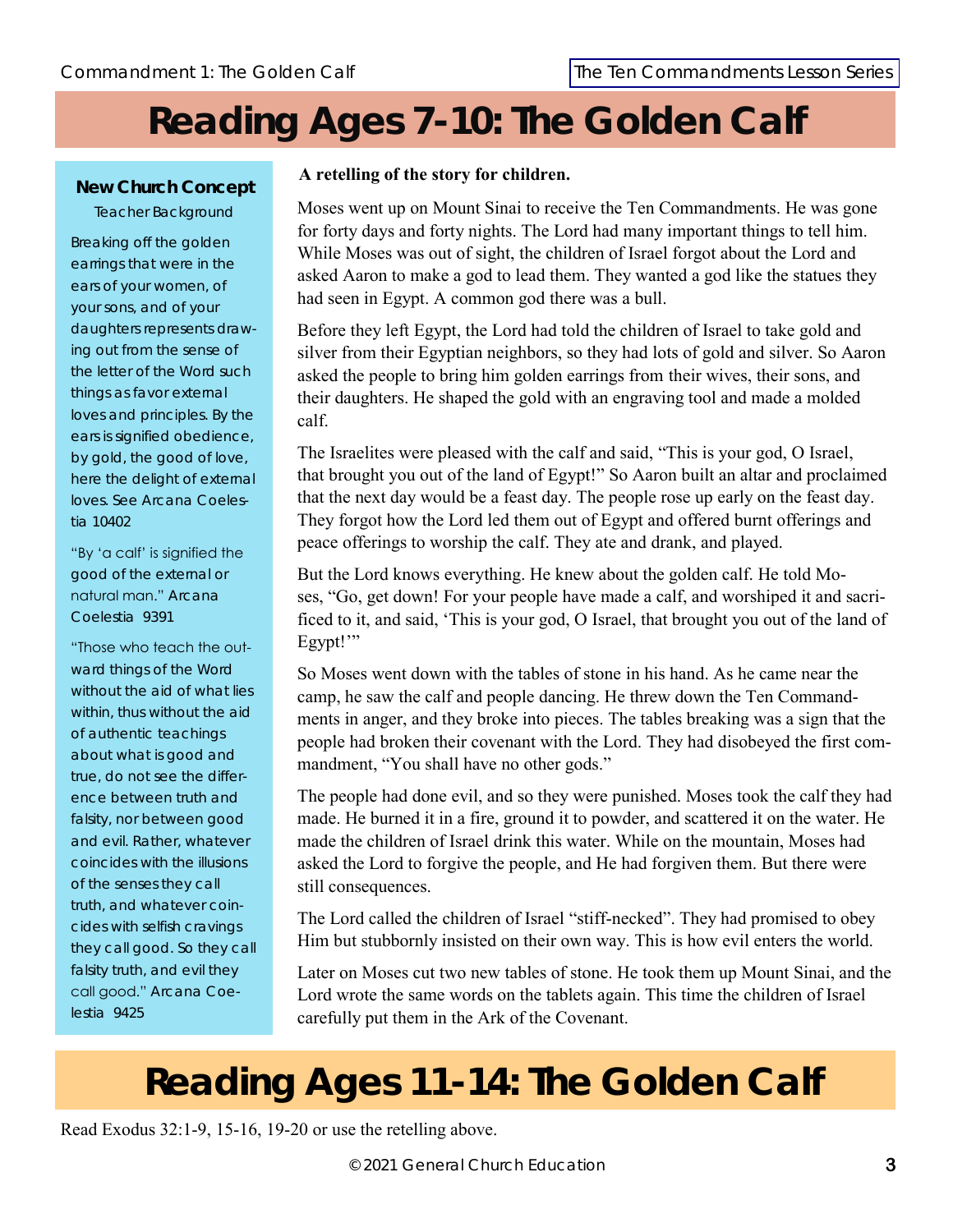### **Questions Ages 3-6**

- 1. The people had promised to obey the Lord. Did they keep their promise? (No, they broke the first commandment.)
- 2. What did they ask Aaron to do? (make them an idol—the golden calf)
- 3. What did Aaron use to make the golden calf? (golden earrings from Egypt)
- 4. What happened when Moses came down from the mountain? (He threw down the tables of the Ten Commandments, and they broke.)
- 5. How did the Lord punish the people? (Moses ground up the golden calf, put the powder in water and made the children of Israel drink it.)

## **Questions Ages 7-10**

- 1. What was the Lord's covenant with the children of Israel? (To obey His words)
- 2. Why did the people ask Aaron to make them an idol? (They could not see Moses. They wanted a god they could see.) When we don't read the Lord's Word, we can lose sight of the Lord, too, like the children of Israel.
- 3. Why did Aaron make an idol that looked like a calf? (Calf idols were common in Egypt, where the children of Israel had lived.)
- 4. How did Moses find out what was happening while he was up on the mountain? (The Lord told him.) The part of us that knows and loves the Lord can see whether what we are doing is right or wrong.
- 5. Why were the people punished for making an idol? (Because what they did was wrong.) Evil brings its own punishment.

# **Questions Ages 11-14**

- 1. Have you experienced a time when you felt the Lord was absent from you, or out of sight, as Moses was out of sight on Mount Sinai? (When we do not read the Word, the Lord can appear to be absent from us.)
- 2. How would you describe the way the children of Israel reacted to Moses' absence? Have you had similar feelings? The appearance that the Lord had abandoned the children of Israel was a "test" or "temptation". Moses was absent for 40 days and nights, and 40 corresponds to "temptation". How do temptations "test" us? Why are they important? (Temptations test whether we will do the things the Lord has told us and not do what He has forbidden. They are important because that is how we grow spiritually closer to the Lord and to heaven.)
- 3. The children of Israel brought Aaron earrings to make an idol. The sense of hearing corresponds to "obedience". What relationship might there be between the people's choice to make an idol and the earrings used to make it? (The children of Israel had stopped listening to the Lord and were disobeying Him.) While it may appear that the children of Israel did not have the commandments yet , the Word tells us that they already knew them. The Lord giving them to Moses showed that they were spiritual laws, as well as natural laws.
- 4. What detail in this story shows that evil brings its own punishment? (The punishment was that the children of Israel had to drink the ground up calf statue—the very thing that they had made to disobey the Lord.)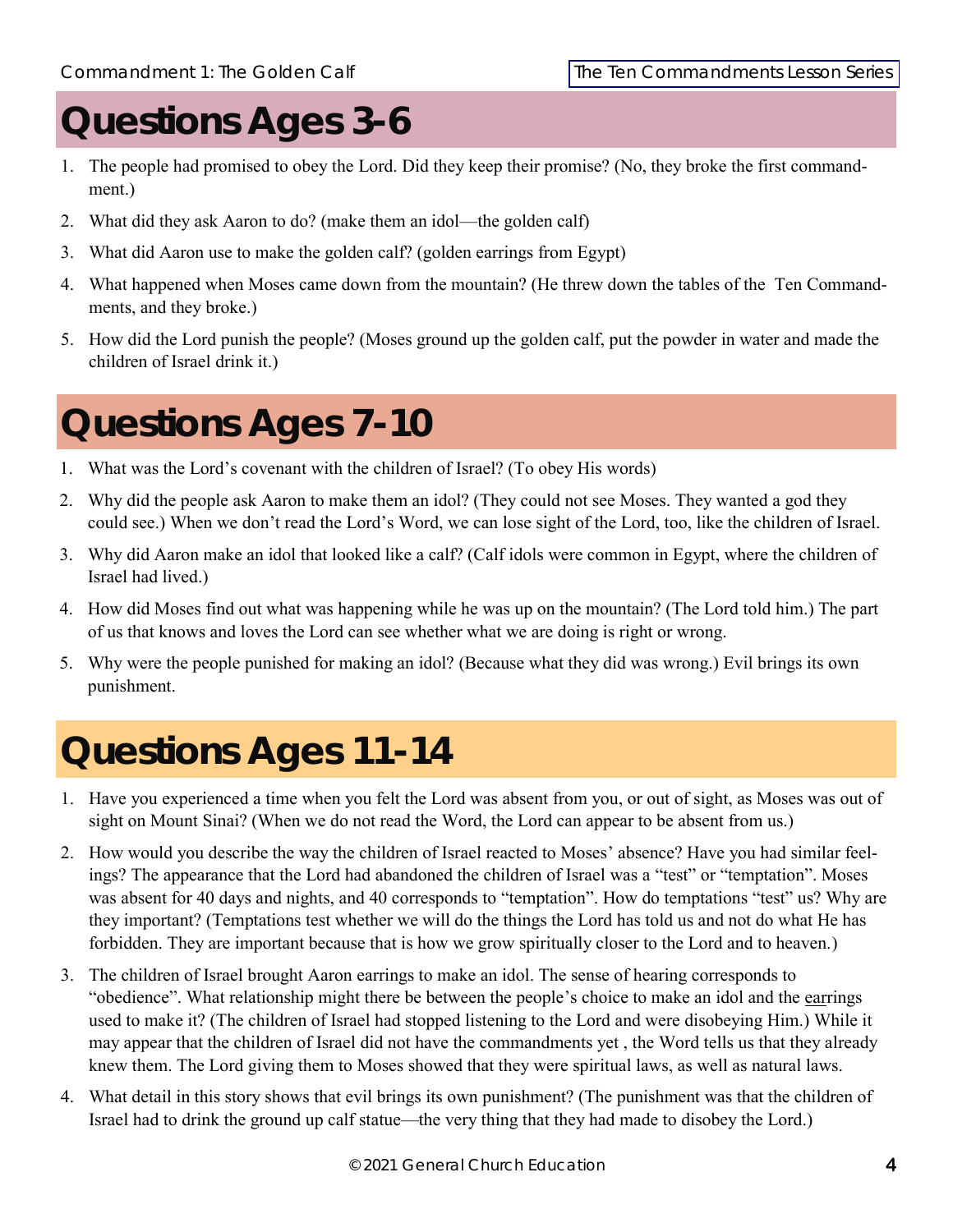### Commandment 1: The Golden Calf **Talk About It Picture**

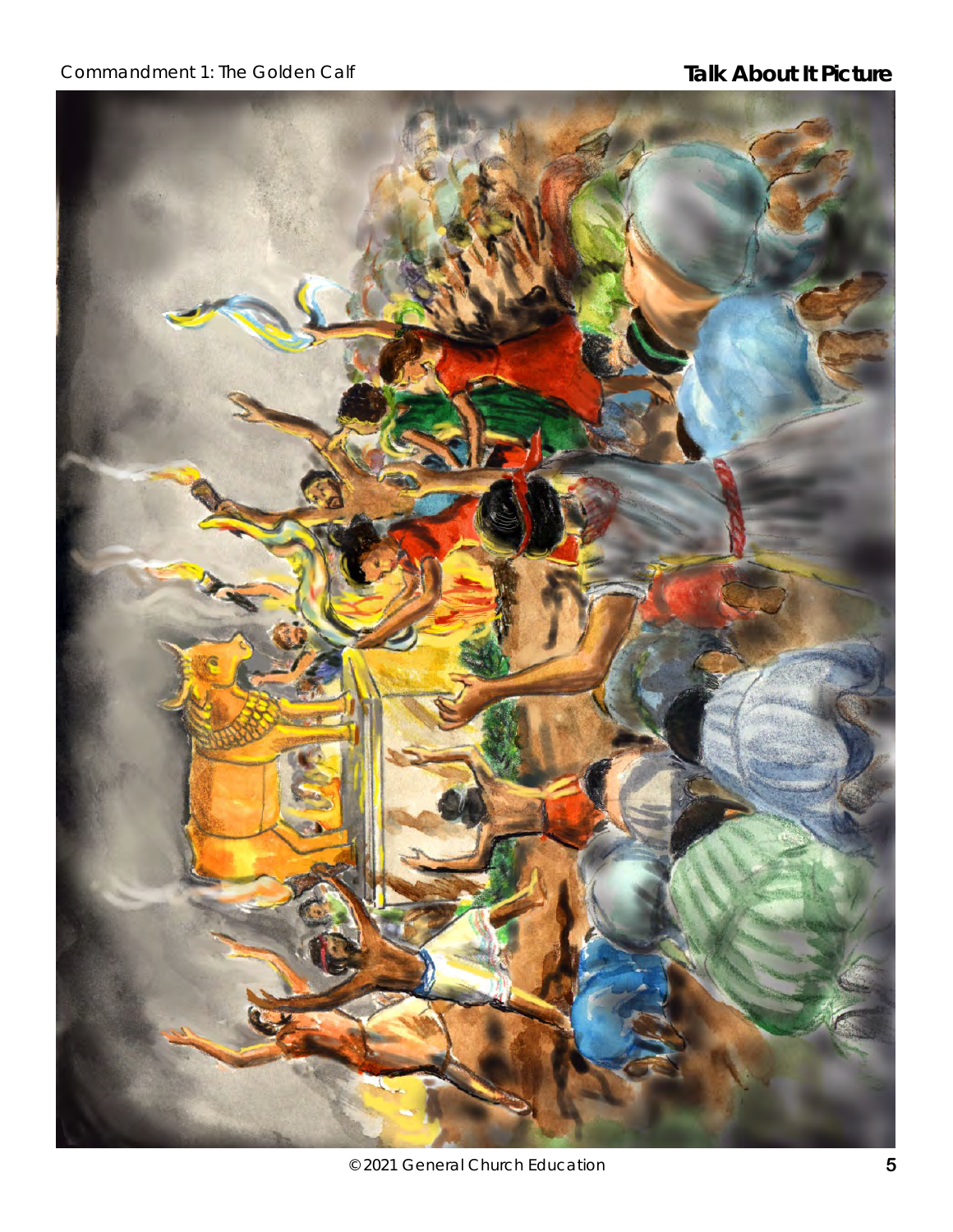### **Ages 3-6: The Golden Calf**

**Materials Needed** *The Golden Calf Template*, sturdy disposable plates, scissors, glue, yellow play dough (see recipe below) or modeling clay *optional:* elbow macaroni, gold paint

**Prepare in Advance** Print *The Golden Calf Template* for each child. For very young children, cut out and glue the calf to the plates before class. Cut several at once by stacking several templates carefully, so the pictures line up, and cutting a circle around the calf. Gather other supplies. If wished, paint the macaroni gold.

#### **Play Dough**

Ingredients (US measures):

Mix in a saucepan:

1 cup flour  $\frac{1}{2}$  cup salt 1 tablespoon cream of tartar

Add:

1 cup water yellow food coloring

Stir until thoroughly mixed. Cook on medium heat until thickened and jelly-like, stirring constantly. Turn out on a table or wax paper to cool. Knead while warm.

For video directions, see [www.newchurchvineyard.org/](https://www.newchurchvineyard.org/resource/video-play-dough/) [resource/video-play-dough/.](https://www.newchurchvineyard.org/resource/video-play-dough/)

Moses spent many days on Mount Sinai receiving the Ten Commandments. The children of Israel could not see him. They asked Aaron to make them a false god they could see that was like the false gods they remembered from Egypt. Aaron took their golden earrings, shaped them into a calf and set up an altar to worship the calf.

Children will make a model of the golden calf on a plate and decorate it with macaroni "earrings" to show that the children of Israel stopped listening to the Lord.



- 1. If you have not prepared ahead of time, ask children to cut around the *Golden Calf Template* in a big circle and glue it to a disposable plate.
- 2. Give each child a ball of play dough. Invite them to fashion the play dough into a calf, following the lines on the template. Some may choose to make just the body. Others may also form legs, head, etc.
- 3. *Optional:* Give each child a handful of macaroni elbow "earrings" to press into the calf to remember how the calf was made. You could invite children to pretend the macaroni noodles are earrings by holding them up to their ears and then "taking them off" before pressing them into the calf.
- 4. What happened to the calf when Moses came down from the mountain?
- 5. The calf the children of Israel made had to be destroyed because making it broke one of the Ten Commandments.

#### **New Church Concept** Teacher Background

The people gathering to Aaron means that they turned to the externals of the Word, of the church, and of worship. Aaron represents these externals separate from the internals because in Moses' absence he was the head of the nation. Moses represents the Word in the internal *and* the external sense. This can be seen from the fact that Aaron made the calf, proclaimed a feast and did not restrain the people. People who separate the internal of the Word, of the church, and of worship from the external, separate it from the holy Divine. For the internal of these is their spirit; but the external is the body of this spirit, and the body without the spirit is dead. Accordingly to worship what is dead is to worship an idol, in this case to worship the golden calf and to proclaim a feast to it. See *Arcana Coelestia* 10397.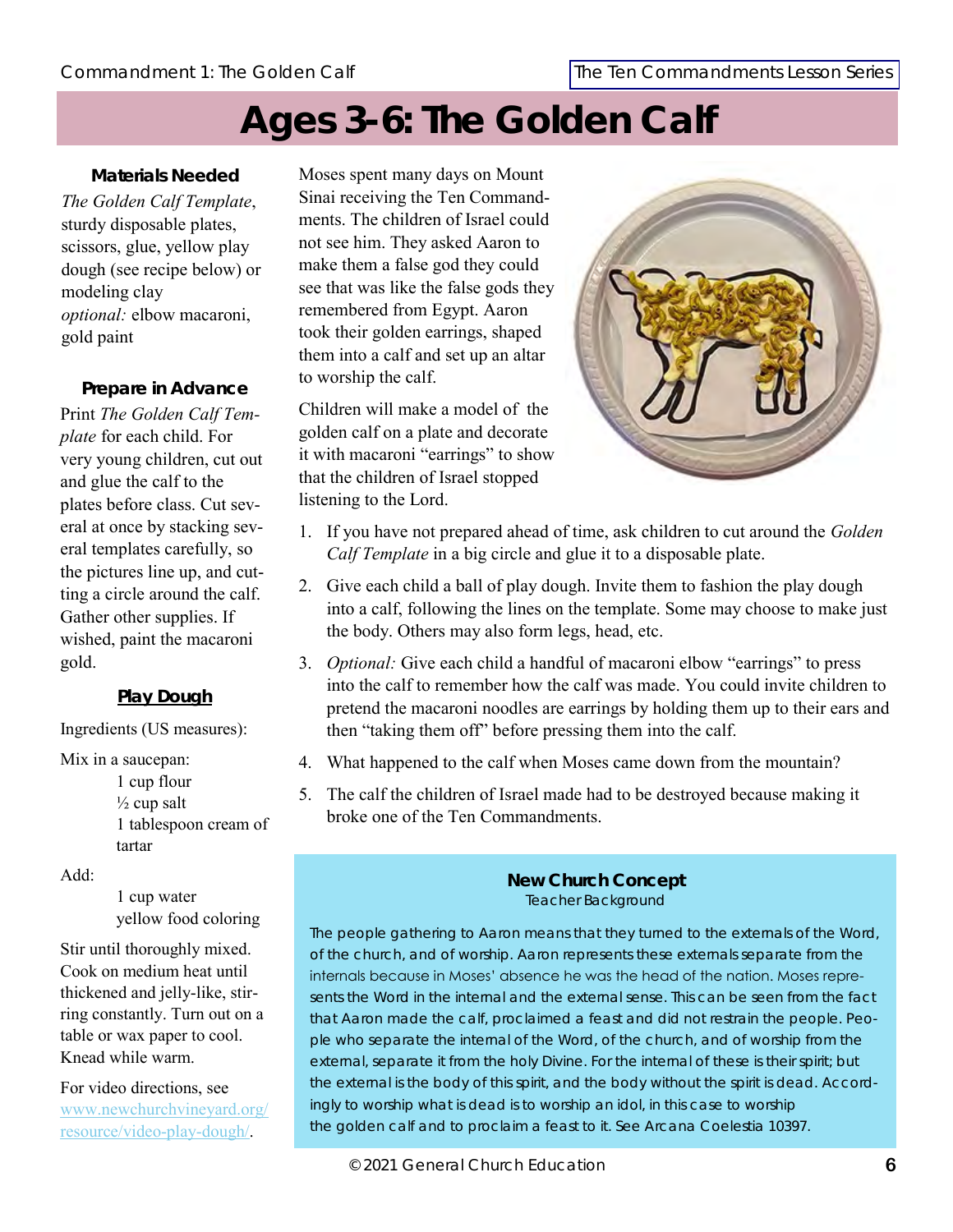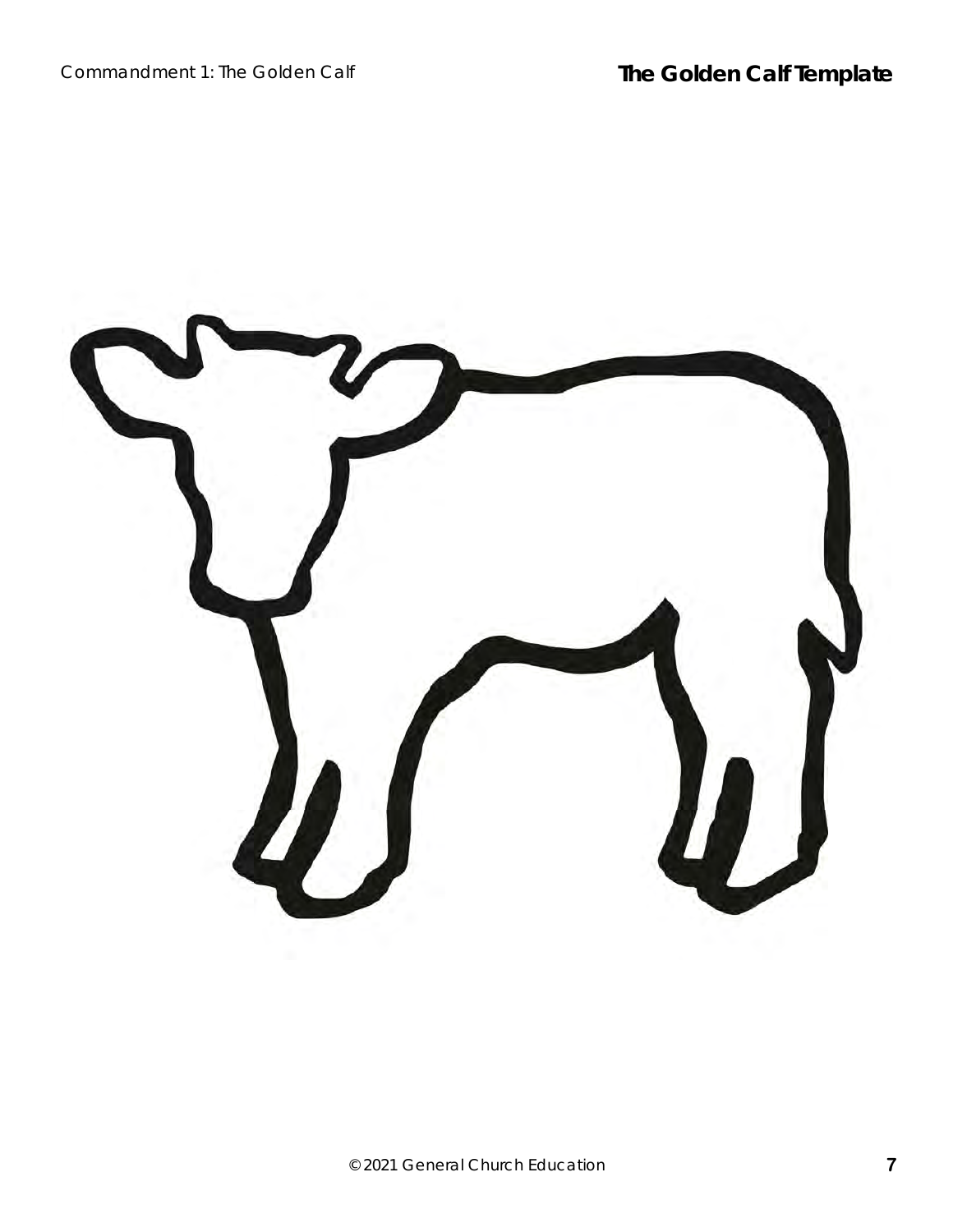## **Ages 7-10: Model the Golden Calf**

**Materials Needed** 5 pieces of aluminum foil approx.  $5x5$ " (13 $x13$ cm) for each student, copies of *Model the Golden Calf Photo Directions* to share

#### **Prepare in Advance**

Cut foil into pieces and read through the directions.

**New Church Concept** Teacher Background

"Earth's living creatures correspond to affections, the mild and useful ones to good affections, the fierce and useless ones to evil affections. Specifically, cattle and calves correspond to affections of the natural mind." *Heaven and Hell* 110

Faith in the one and only true God is what makes our goodness truly good even in its inner form. Faith in a false God, on the other hand, makes our goodness good in outer form only. This type of goodness is not intrinsically good; for example, the faith ancient people used to have in Jupiter, Juno, and Apollo; the faith the Philistines had in Dagon, and other Canaanites had in Baal. These kinds of faith are completely different from faith in the Lord, who is the true God and eternal life. See *True Christian Religion* 655

Children will model a "golden" calf from aluminum foil, as the children of Israel modeled a calf from the earrings they took from their ears. We recommend watching our video directions for this project at [https://](https://www.newchurchvineyard.org/resource/video-how-to-make-a-foil-calf/) [www.newchurchvineyard.org/resource/video](https://www.newchurchvineyard.org/resource/video-how-to-make-a-foil-calf/) [-how-to-make-a-foil-calf.](https://www.newchurchvineyard.org/resource/video-how-to-make-a-foil-calf/)

1. We're going to make a model of the golden calf to show what it takes to make gods in our own image.



- 2. How can you make something that looks just the way you want it to? You will probably think hard about what it is you want to make and then choose materials that can be shaped the way you want.
- 3. Can you remember a time when an adult told you to do something that you didn't want to do? Did you try to make what they asked you to do into something else—something you would prefer to do instead? For example, have you ever said, "No, *that's not what you said*?" or "I didn't hear you say *that*!"?
- 4. People sometimes react that way to the Lord's Word. This is like making a golden calf to worship.
- 5. Give each child five pieces of foil and copies of the *Photo Directions* to share. Help children follow the directions. You might also show them the video mentioned above.
- 6. As children work the foil, encourage them to think about what the children of Israel might have been thinking as Aaron shaped the calf from their earrings.
- 7. As they finish, remind them that the one the children of Israel made had to be destroyed because making it broke one of the Ten Commandments. Depending on your group, you may want to suggest they represent this part of the story by crushing the calf they have made.

### **New Church Concept** Teacher Background

The Egyptians knew that a calf represented the good of charity. But when they began to make calves of gold, and to place them in their temples and worship them, they then inverted a true representative into a false representative. See *Arcana Coelestia* 7779

The children of Israel would not have been told to plunder the Egyptians if such actions had not represented something hidden. This can be deduced from the [negative] symbolism of silver and gold. False notions are gods of silver, and corrupt desires are gods of gold. See *Arcana Coelestia* 1551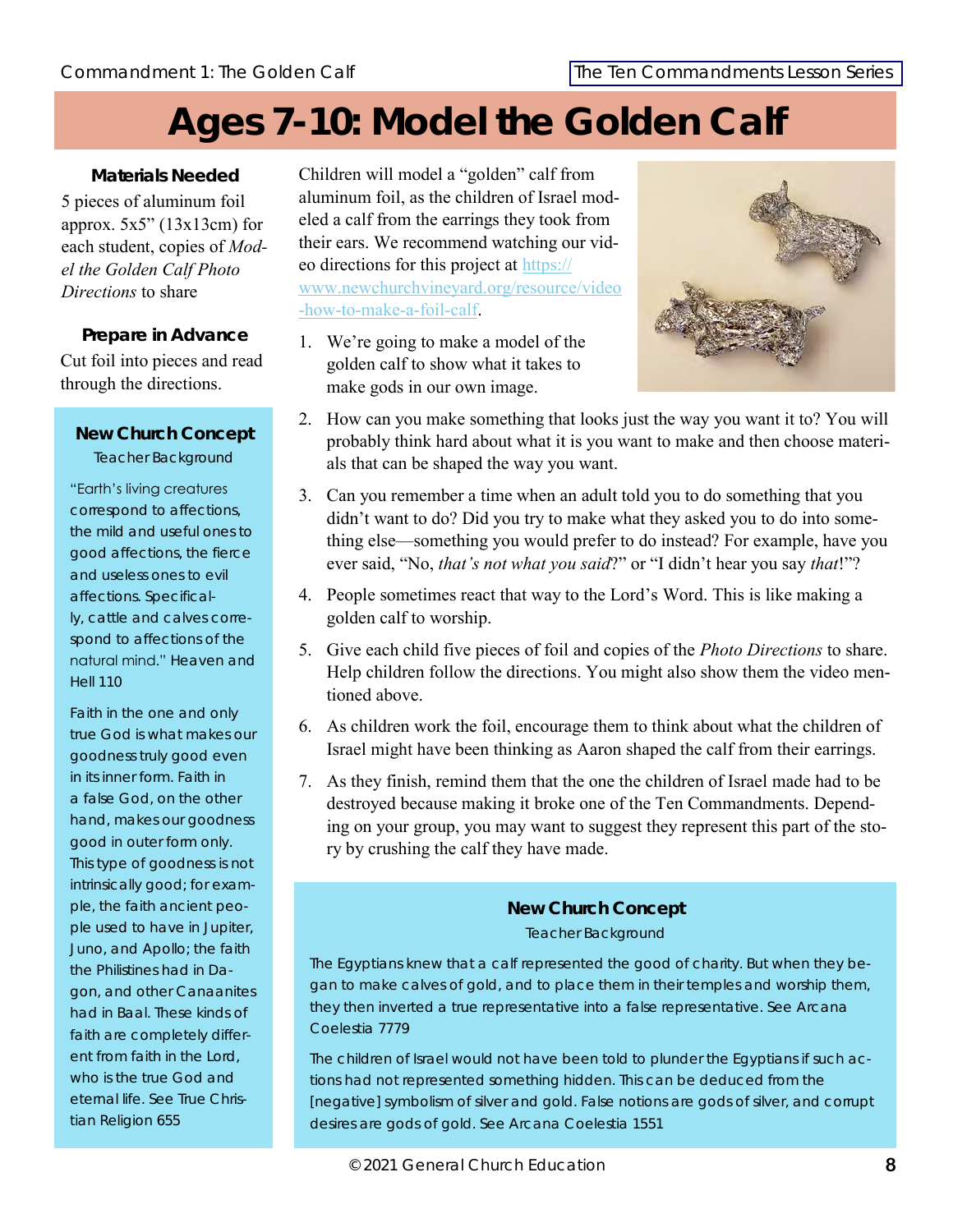### Commandment 1: The Golden Calf **Model the Golden Calf Photo Directions**

For video directions, go to [https://www.newchurchvineyard.org/resource/video-how-to-make-a-foil-calf.](https://www.newchurchvineyard.org/resource/video-how-to-make-a-foil-calf/)





5. Crunch one end of a new piece of foil into a head leaving foil 6. Attach the head to the body. at the back to attach it to the body.



7. Wrap another layer of foil on top of the head and shape horns.



1. Use 5 pieces of foil. Take one piece and crunch into a body. 2. Put another layer of foil over the body and shape it into legs.



3. Add another layer of foil. Bulk up the legs and shape a tail. 4. The tail and legs will look like this when you have finished.





8. Your finished calf should look pretty much like this.



© 2021 General Church Education **9**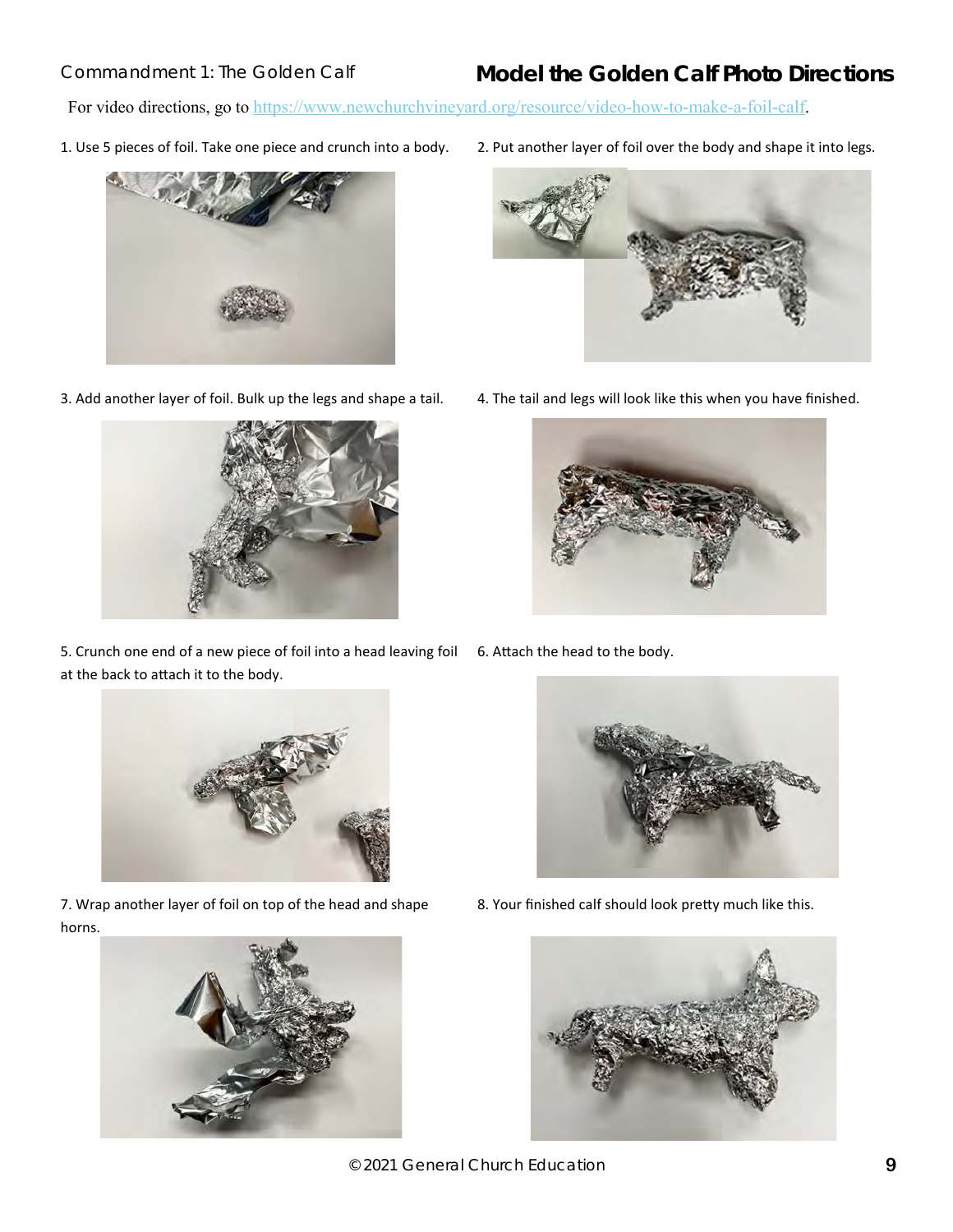# **Ages 11-14: When the Lord Feels Absent**

**Materials Needed** Sticky notes in three colors; pens or pencils; scissors; paper; copy of *Mount Sinai*  and *Golden Calf*; space on wall, table or floor to lay out large chart; a color copy of *When the Lord Feels Absent* for each student

**Prepare in Advance** Gather materials. Set up the chart using the picture on the right as a guide. Put the Golden Calf at the bottom and *Mount Sinai* at the top. On a piece of paper draw a human figure (or cut one out) to put between them. Decide which color of sticky notes to use for angels, human beings, and evil spirits.

### **New Church Concept** Teacher Background

As long as temptation lasts, people assume that the Lord is not present, for they are being harassed by evil genii, so harassed in fact that sometimes they have so great a feeling of hopelessness as scarcely to believe in the existence of any God at all. Yet at such times the Lord is more present than people can possibly believe. But once temptation subsides they receive comfort, and for the first time believe that the Lord is present. See *Arcana Coelestia* 840

While Moses was up on Mount Sinai the children of Israel did not see him for forty days and nights. "Forty" means "temptation". The children of Israel were tempted to think that the Lord was no longer with them. Like them, we sometimes feel the Lord is absent and experience temptation. This happens so we can grow and experience heavenly life. We experience heavenly life to the degree that we reject selfish and worldly feelings and thoughts. Without temptation, this growth would not take place. This activity helps students understand the inner structure of temptation.

- 1. Have you been "tempted"? For example, wanted to eat something you knew you shouldn't, to say something that would hurt another person, cheat on a test, etc.
- 2. What does "temptation" mean? (Knowing what's right and wanting to do it, but struggling because you also feel like doing something wrong.)



- 3. During such struggles, we may feel that the Lord is not with us, or that our conscience is just pestering us, making us feel unhappy. But the Lord is most closely present with us at these times. He is reminding us what the Word teaches, so we can make good choices.
- 4. The Writings for the New Church talk about the battle we experience during temptation. While the Lord and His angels steer us towards what is right, evil spirits encourage selfish choices. We are going to make a chart to show the spiritual structure of a temptation, and what we experience as it is happening.
- 5. Hand out copies of *When the Lord Feels Absent,* sticky notes in three colors, and pens or pencils. Assign each person a quote or work as a group to read through all the quotations, to identify what is happening in a temptation.
	- For each quote, write the words shown in red—what *the Lord and His angels*  do—on one color of sticky notes. Stick these notes around the mountain.
	- Write the words shown in blue—what *we* are thinking and feeling—on the another color of sticky note. Stick these notes around the human figure.
	- Write the words shown in bold black—what *evil spirits* want us to think and feel—on a third color of sticky note. Put these around the golden calf.
- 6. Discuss the process and the ways in which temptation makes us aware of how we need to change to become a heavenly person.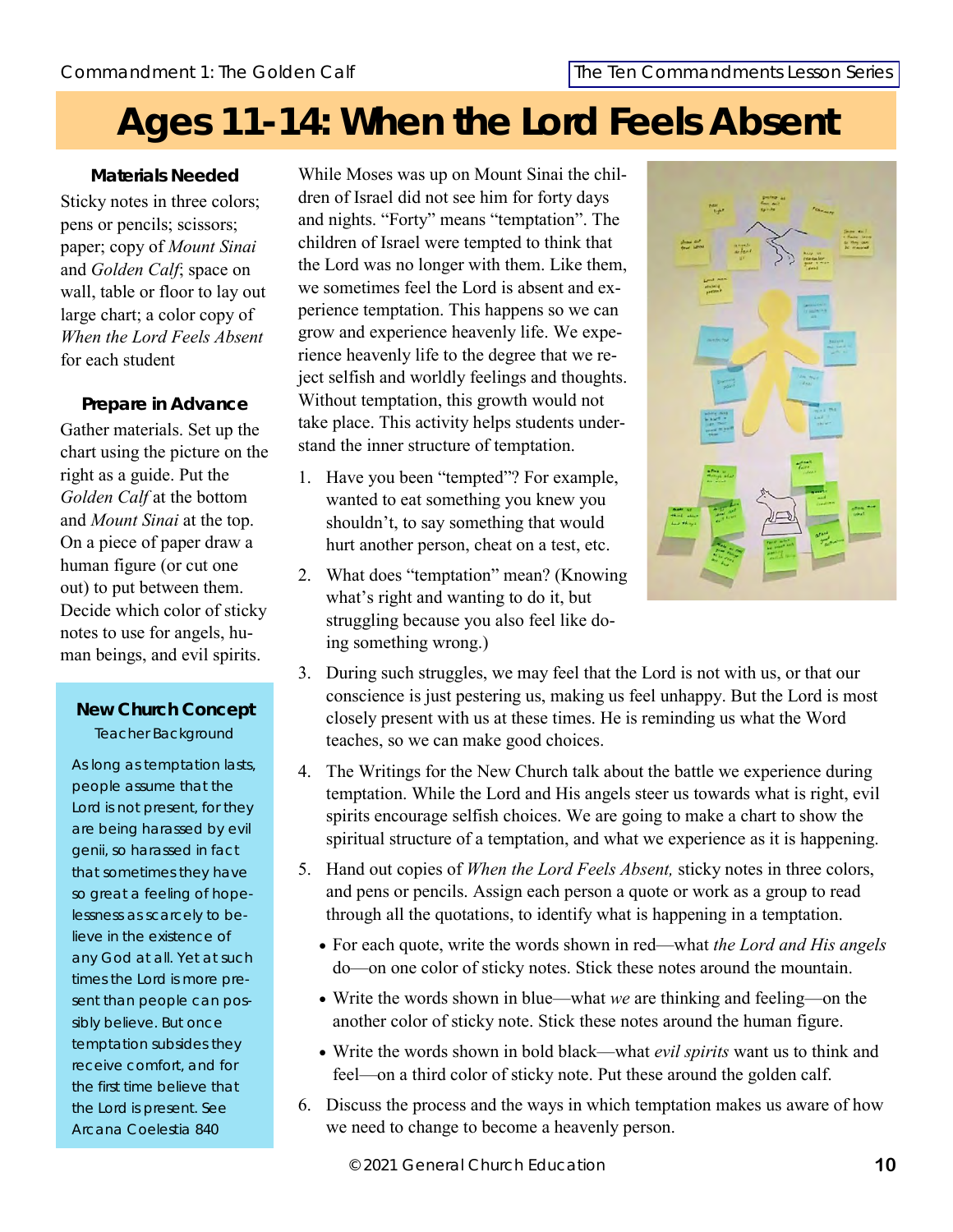Commandment 1: The Golden Calf **Mount Sinai Mount Sinai** 

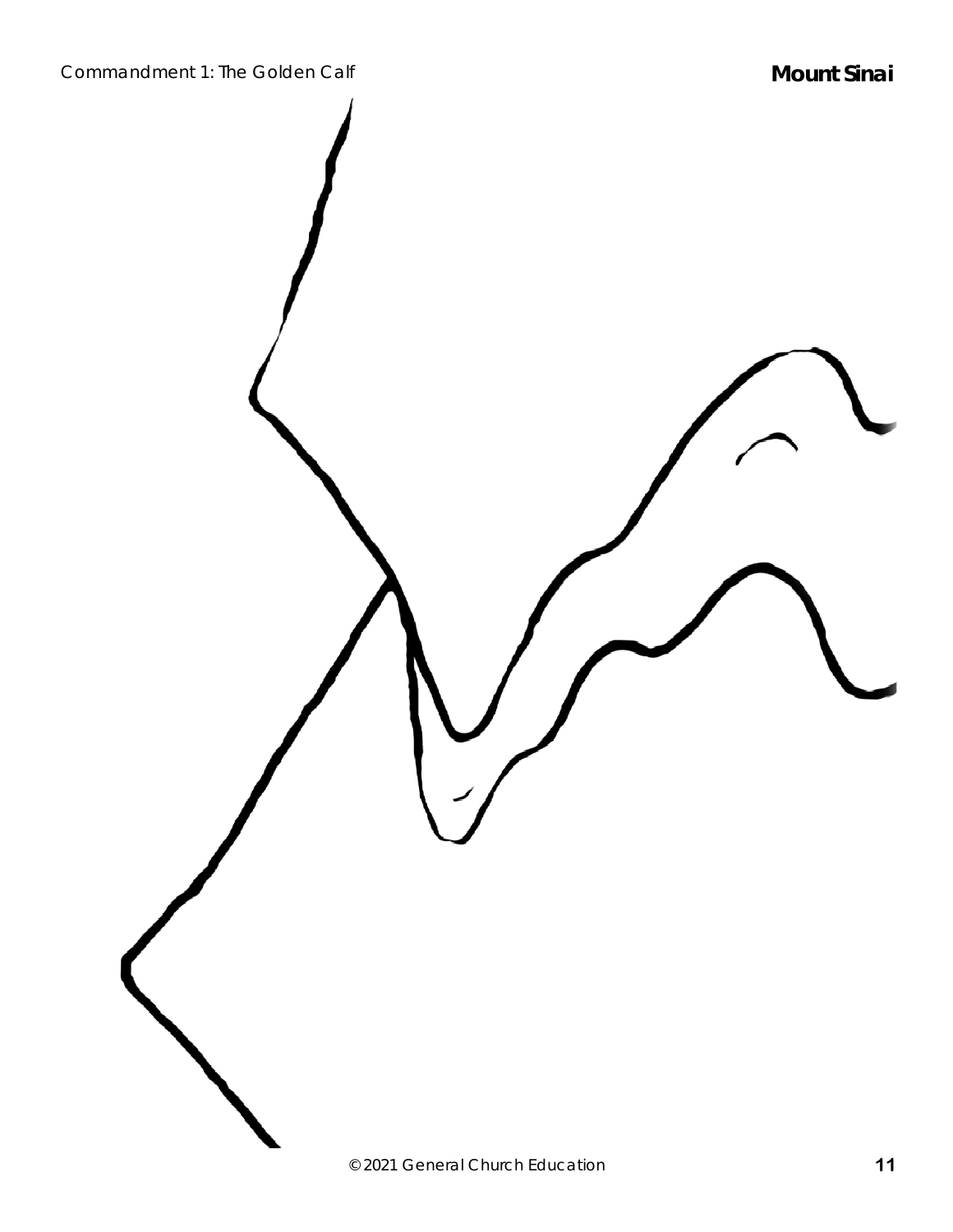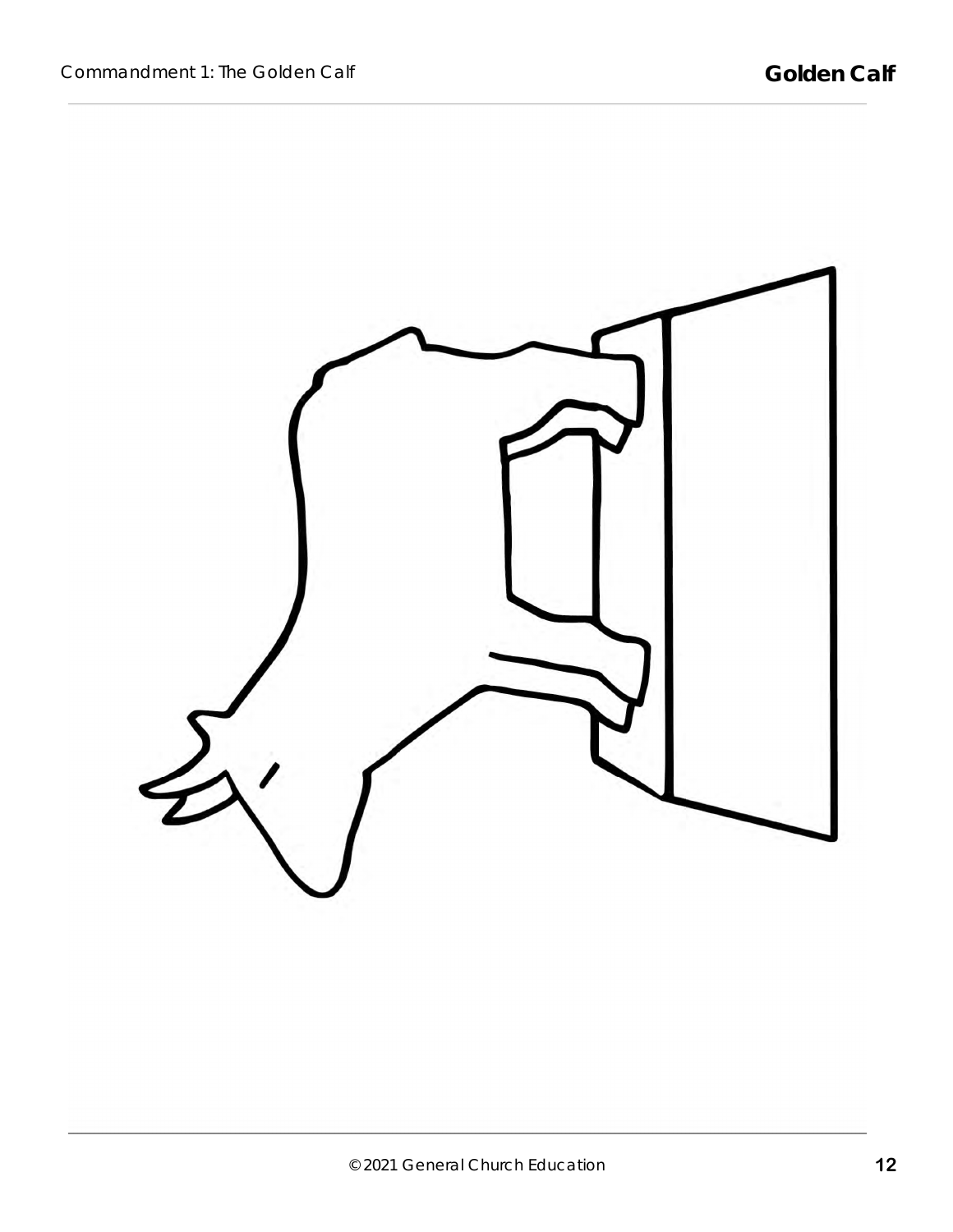Commandment 1: The Golden Calf [The Ten Commandments—](http://www.newchristianresources.org/The-Ten-Commandments--Digital-Download_p_290.html)1. No Other Gods

# **When the Lord Feels Absent**

Temptations help show us our **evil loves and false ideas** so they can be **removed**. (*Arcana Coelestia* 5246)

We experience temptations when evil spirits **attack true ideas or good motivations.** When this happens, **angels defend us**. Temptation only happens when someone **loves the true ideas they know**. People who do not love true ideas are not troubled about them. But people who love true ideas **worry that they might be hurt and lose their power to guide them**. (See *Arcana Coelestia* 4274)

There are two types of temptation. The first involves what we think. The second involves what we love. When temptations involve what we think, evil spirits **make us think about bad things** we have done. They use these to **accuse and condemn** us. They also **bring up good things we have done but make us feel they were actually bad**. This kind of temptation is mild. (See *Arcana Coelestia* 751)

During temptation evil spirits **trigger false ideas and evil loves**. They **cleverly bring out memories** of things we have thought and done. But angels who are with us **help us remember good and true ideas**. We feel like our **conscience is pestering us**. (See *Arcana Coelestia* 751)

**The Lord gives** us **true ideas and good loves**  called remnants. When we experience temptations, angels with us **draw out these true ideas** that **protect us from evil spirits** who **activate false ideas**. (See *Arcana Coelestia* 737)

As long we are being tempted, we **think that the Lord is absent**. Evil spirits can make us **doubt that God exists**. Yet **the Lord is** more **closely present** than we can ever believe. When temptation stops, we **are comforted** and then **believe the Lord is with us**. (See *Arcana Coelestia* 840)

When temptation involves things we love, evil spirits **secretly attack us through what we want**. Nobody believes they are doing it. They **twist what we want.** They **turn it into wanting things that are selfish and untrue**. They do this in a way that makes us think it is coming from us. Temptations like this are hard. They feel like **burning pains.**  (See *Arcana Coelestia* 751)

When temptation stops, **new light** shines forth. (See *Arcana Coelestia* 5246)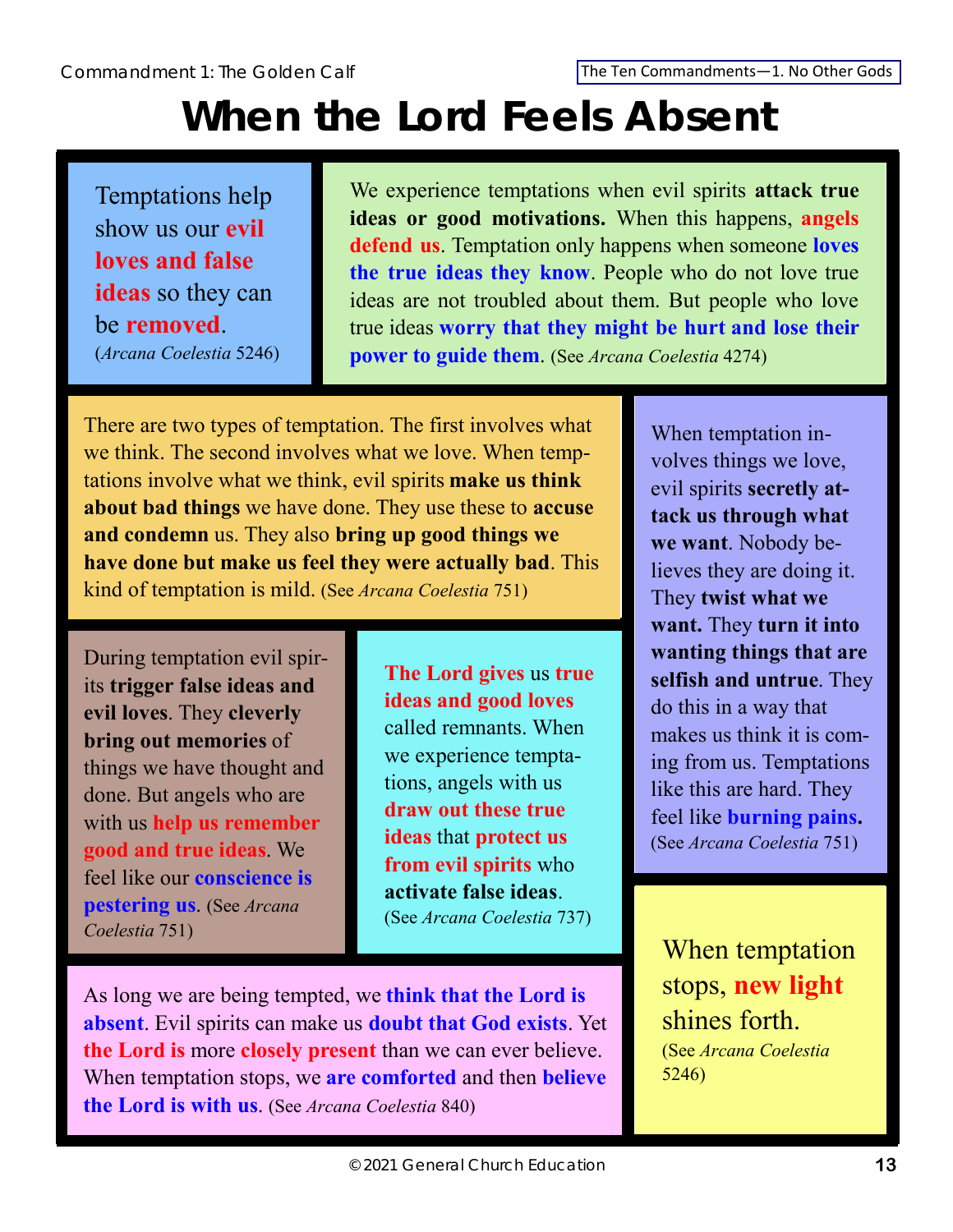